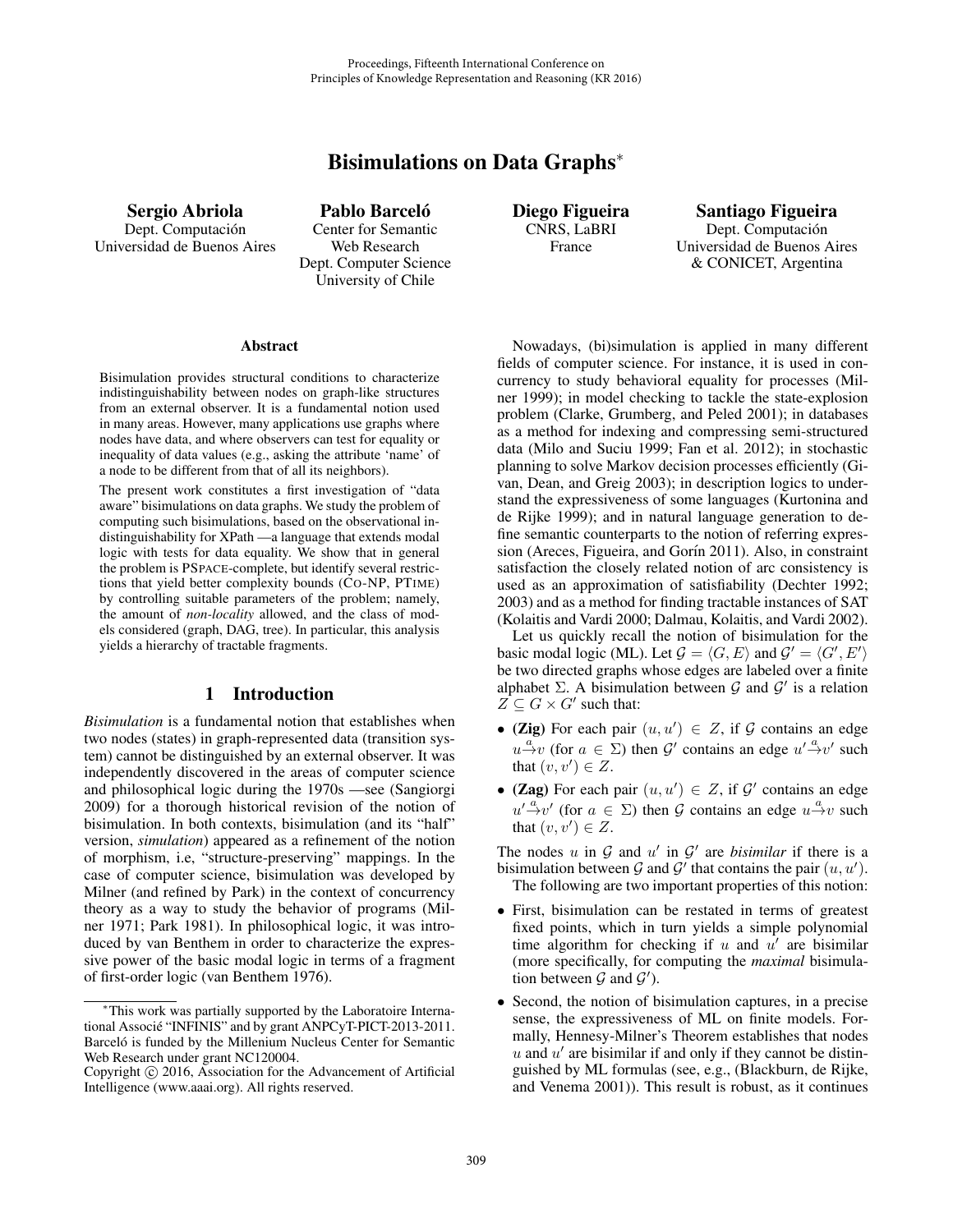to hold if we replace ML by more expressive navigational logics used in the analysis of programs (e.g., PDL (Fischer and Ladner 1979)) and model checking (e.g., CTL<sup>∗</sup> (Clarke, Grumberg, and Peled 2001)).

*Data-awareness.* An important feature of bisimulations is that they are defined in terms of the *topology* of the graph structure, i.e., the way in which nodes are linked by labeled edges. This is good enough for applications on which this topology of labeled edges is the only relevant feature in their model. However, it is not sufficient for other applications that impose higher demands on such models and query languages. We are thinking here, in particular, of "data-aware" models such as *data* or *property graphs*, which have become *de-facto* standard in the area of graph databases (see, e.g., (Angles and Gutiérrez 2008; Robinson, Webber, and Eifrem 2013; Libkin and Vrgoč 2012)), or XML documents (i.e., data trees). In addition to the topology defined by labeled edges, such graph-based models allow nodes to be *attributed*, i.e., to be associated with a set of property/value pairs, and languages over these models are endowed with the capability of testing for equality of such data values.

Example 1. Consider a data graph representation of a movie database, in which (a) nodes represent actors, directors, and movies, (b) edges establish relationships between such nodes, e.g. movie  $m$  is directed by director  $d$  and casts actor a, and (c) nodes contain attributes, such as the name of the actor and its age, or the title of the movie, its duration, and the company who produced it.  $\Box$ 

An important feature of the query languages for data graphs is that they combine topology and data to express relevant properties. An example is the query which asks whether a director has two movies produced by different companies. This query cannot be expressed in a purely navigational language such as ML, PDL or CTL<sup>∗</sup> (simply because they cannot compare the attribute values of two nodes), but can in turn be expressed in the "data-aware" language  $XPath_{=}$  (Libkin, Martens, and Vrgoč 2013). This language extends the navigational core of XPath with data comparison formulas of the form  $\langle \alpha_1 = \alpha_2 \rangle$  and  $\langle \alpha_1 \neq \alpha_2 \rangle$ . Intuitively, when evaluated on a node  $u$  these formulas ask whether there are paths  $\pi_1$  and  $\pi_2$  starting in u such that  $\pi_i$  satisfies the condition given by path expression  $\alpha_i$  (for  $i = 1, 2$  and the final nodes of  $\pi_1$  and  $\pi_2$  have the same (resp., different) data value (we assume for the sake of simplicity that each node is attributed with a single data value, given by function  $data$ ).

As it has been recently shown in the context of XML/data trees, XPath<sub>=</sub> allows for a Hennessy-Milner's style characterization in terms of a natural class of "data-aware" bisimulations (Figueira, Figueira, and Areces 2015). We notice in this article that such characterization extends in a straightforward way to the class of data graphs. Let us explain intuitively how such "data-aware" bisimulation  $Z$  (called  $XPath$ =-bisimulation in the paper) between data graphs  $\mathcal{G} = \langle G, E, data \rangle$  and  $\mathcal{G}' = \langle G', E', data' \rangle$  is defined. The  $(Zig_{=} )$  property establishes that for each pair  $(u, u')$  in Z and paths  $\pi_1$  and  $\pi_2$  in G starting from u, there must be paths  $\pi'_1$  and  $\pi'_2$  in  $\mathcal{G}'$  starting from  $u'$  such that:



Figure 1: The  $(Zig_{=} )$  clause for  $XPath_{=}$  on data graphs. In the picture,  $(e_i)_{i \le n}$  and  $(d_i)_{i \le m}$  are labels.

- Topology-preserving property: The labels of  $\pi_i$  and  $\pi'_i$ (for  $i = 1, 2$ ) are the same and the *j*th node of  $\pi_i$  is in the Z-relation with the jth node of  $\pi'_i$ , for every j.
- Data-awareness property: If the data values of the final nodes of  $\pi_1$  and  $\pi_2$  are equal (resp., different), so is the case for the data values of the final nodes of  $\pi'_1$  and  $\pi'_2$ .

This is graphically depicted in Figure 1. The  $(Zag_{-})$  property is, of course, symmetric.

It is worth remarking here that, in general, languages for data graphs, such as  $XPath$ <sub>=</sub> and others  $-e.g.,$  (Libkin and Vrgoč 2012; Bojańczyk et al. 2009; David et al. 2013; Figueira 2010)— allow to test for (in)equality of data values only, abstracting away the concrete data. This is because meaningful properties of the graph topology are naturally closed under renaming of data values through bijections. While the use of constants may be essential for data retrieval, from an observational perspective the infinite domain of data values is merely a source of unique names to relate nodes. This is why we work with languages and bisimulation notions that are closed under bijections of data values and, therefore, domain-independent.

The logics we study are related to description logics with concrete domains (Lutz 2003) —a family of modal logics designed for the representation of conceptual knowledge, equipped with means that allow to describe "concrete qualities" of real-world objects such as their weight, temperature, and spatial extension. One can draw a connection between, on the one hand, ALC when restricted to having binary predicates  $=$ ,  $\neq$  on a concrete domain, and, on the other hand, data-aware XPath without transitive axes on data graphs.

*Potential applications.* Data-aware bisimulations have been used to study the expressive power of  $XPath<sub>=</sub>$  on data trees. We foresee several other potential applications of them when interpreted over data graphs:

• Indexing: Finding bisimilar nodes over graph-structured data is the first step in many approaches to building indexing data structures for efficient evaluation of navigational languages (Milo and Suciu 1999; Fan et al. 2012). These approaches are based on the following idea: If  $x$  and  $y$ are bisimilar and  $x$  is in the output of a query, also  $y$  is in the output. Extending this to "data-aware" bisimulations might then serve as a building-block over which in $dex$  structures for  $XPath_{\pm}$  expressions can be constructed.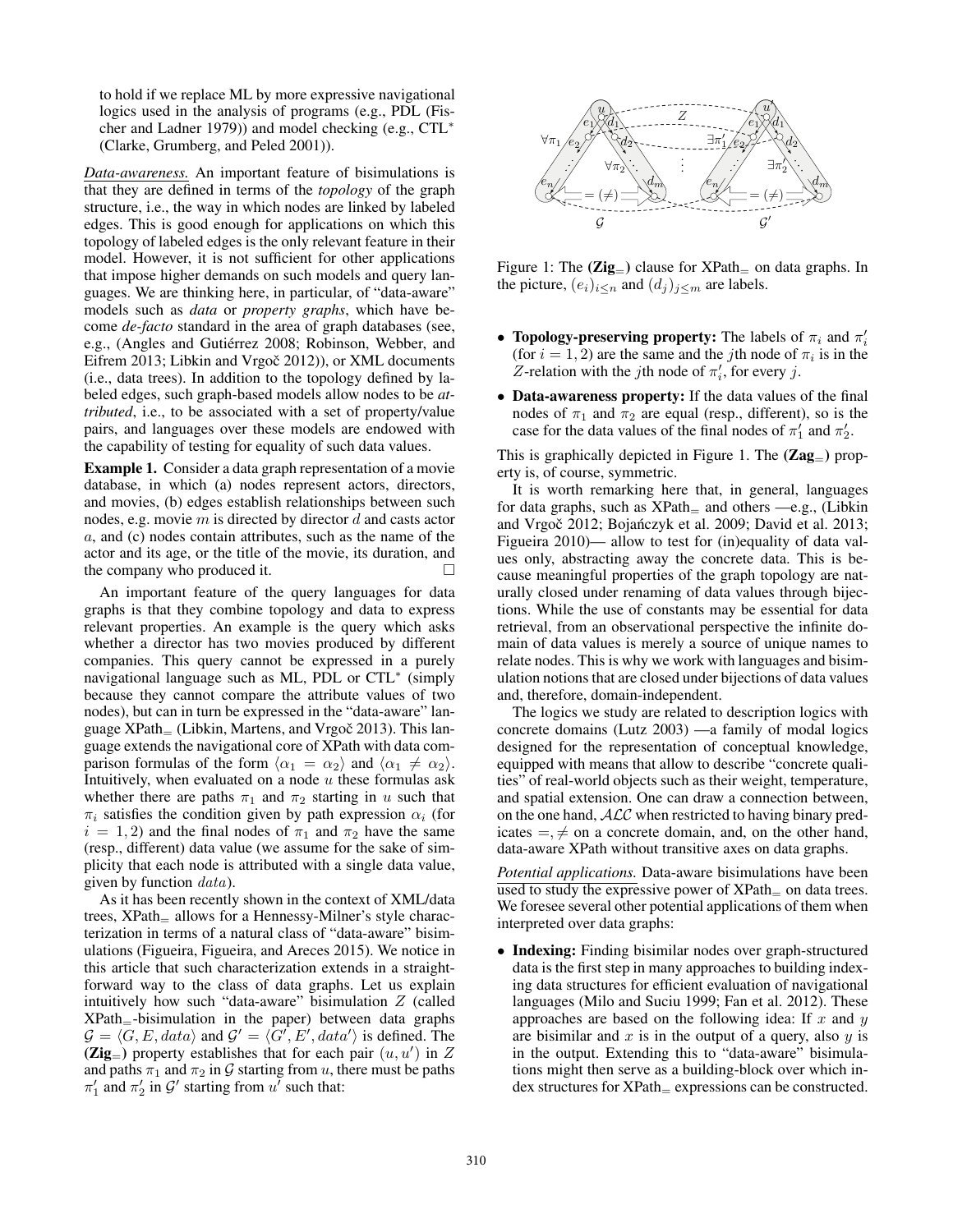

Figure 2: A scene with people, accounts and banks.

- Clustering: Another motivation stems from the task of *clustering* in graph data mining (Getoor and Diehl 2005), i.e.,, the division of data into groups of similar objects. One way to define similarity on data graphs is based on *observational indistinguishability*, that is, grouping together elements  $x, y$  that cannot be distinguished with a data aware logic L:  $x \equiv_L y$ . For the logic XPath= this notion corresponds to "data-aware" bisimilarity. Further, in cases when the previous notion is too strict, it might prove useful to compute a *degree* of similarity, where more similar elements are elements that are distinguished through more complex formulas. This degree of similiarity can be defined, in turn, by restricting suitable parameters in the definition of "data-aware" bisimulations (e.g., the amount of *non-locality* allowed, as studied in this paper).
- Referring expressions generation: A basic and active task in natural language generation is *referring expressions generation* (REG), stated as follows: given a scene and a target element in that context, generate a grammatically correct expression, called *referring expression* (RE), in a given language that uniquely represents the element. Krahmer, van Erk, and Verleg (2003) propose to use labeled directed graphs for representing the scene, and Areces, Koller, and Striegnitz (2008) resort to description logics (DLs) as a formalism for representing a RE. Areces, Figueira, and Gorín  $(2011)$  show that this approach can be efficiently implemented using bisimulations.

In some cases, though, a scene for the REG problem is better modeled as a data graph. Imagine, e.g., a scene modeling clients, accounts, and banks (Figure 2). Each object has an ID. Suppose we look for a RE for target B. It is impossible to distinguish nodes  $A$  and  $B$  using ML or the DLs used in previous works, since they are bisimilar (assuming, of course, that IDs are not part of the language). However, the RE "the person who has accounts in different banks" can be formalized in  $XPath_$ . Extending (Areces, Figueira, and Gorín 2011), "data-aware" bisimulations might then be an efficient tool for REG in cases when REs are expressed in the language of  $XPath_-.$ 

*Computing "data-aware" bisimulations.* In any of the previous cases one is faced with the fundamental problem of determining whether two nodes are "data-aware" bisimilar (more in general, checking if there is a "data-aware" bisimulation relating two data graphs). Recall that this problem can be solved in PTIME for usual (i.e., purely topological) bisimulations. One of the reasons that explains this is that such

bisimulations are *local*, in the sense that the (Zig) and (Zag) conditions for a pair  $(u, u')$  are defined in terms of nodes which are adjacent to  $\hat{u}$  and  $\hat{u}'$ , resp. But this no longer holds for "data-aware" bisimulations, as the  $(Zig_{=} )$  and  $(Zag_{=} )$ conditions are defined in terms of arbitrarily long paths (i.e., in a *non-local* way). As it turns out, this makes the problem of computing "data-aware" bisimulations intractable.

It is worth noticing that this is in line with the intractability of other *non-local* notions of bisimulations, such as the *fair bisimulations* studied in verification (Kupferman and Vardi 1998). An important point of departure, though, is that such notions are defined with respect to infinite paths in transition systems, while our notion considers finite paths only. *Contributions.* Our main contribution is an in-depth study of the complexity of computing "data-aware" bisimulations by fine-tuning on the level of *non-locality* allowed. This non-locality is measured in terms of (a) the lengths of the

paths considered in the definition of bisimulation, and (b) the classes of models over which bisimulations are computed. In particular, we show the following:

- In full generality, checking whether two data graphs are "data-aware" bisimilar is PSPACE-complete. This is obtained by showing that the problem is polynomially equivalent to *equivalence* of nondeterministic finite automata, which is PSPACE-complete (Meyer and Stockmeyer 1972). In particular, there are cases in which the smallest witness  $(\pi_1, \pi_2)$  to the fact that two data graphs are not bisimilar is a pair of paths of exponential size.
- The previous observation naturally calls for a restriction on the length of paths to be inspected in the definition of "data-aware" bisimulation (restriction (a) above). We start by considering paths of polynomial length only. While this decreases the complexity of the problem to the class CO-NP, we show that it still does not yield tractability. We thus restrict to paths of constant length only and show that this condition does guarantee tractability. Interestingly, this restricted notion of bisimulation characterizes an important fragment of the XPath language; namely,
	- the one of *bounded length*. This fragment restricts the length of expressions  $\alpha_1$  and  $\alpha_2$  in formulas of the form  $\langle \alpha_1 = \alpha_2 \rangle$  and  $\langle \alpha_1 \neq \alpha_2 \rangle$  only (but does not restrict the navigational expressions of the form  $\langle \alpha \rangle$ ).
- We then study how the underlying graphs affect the complexity of the problem (restriction (b) above), and look at the two most important classes of acyclic graphs: trees and DAGs. We show that checking "data-aware" bisimilarity is tractable for the former and CO-NP-complete for the latter.
- Finally, we look at *two-way*  $XPath_$ , which allows to traverse edges in both directions. The problem of checking "data aware" bisimilarity in this context remains PSPACEcomplete. The upper bound follows easily, but the lower bound needs a new proof. As before, the restriction to paths of polynomial length yields a CO-NP bound, and for paths of constant length we obtain tractability.

*Organization of the paper.* We present basic notions in §2.  $XPath$ <sub>=</sub>-bisimulations are introduced in §3. The complex-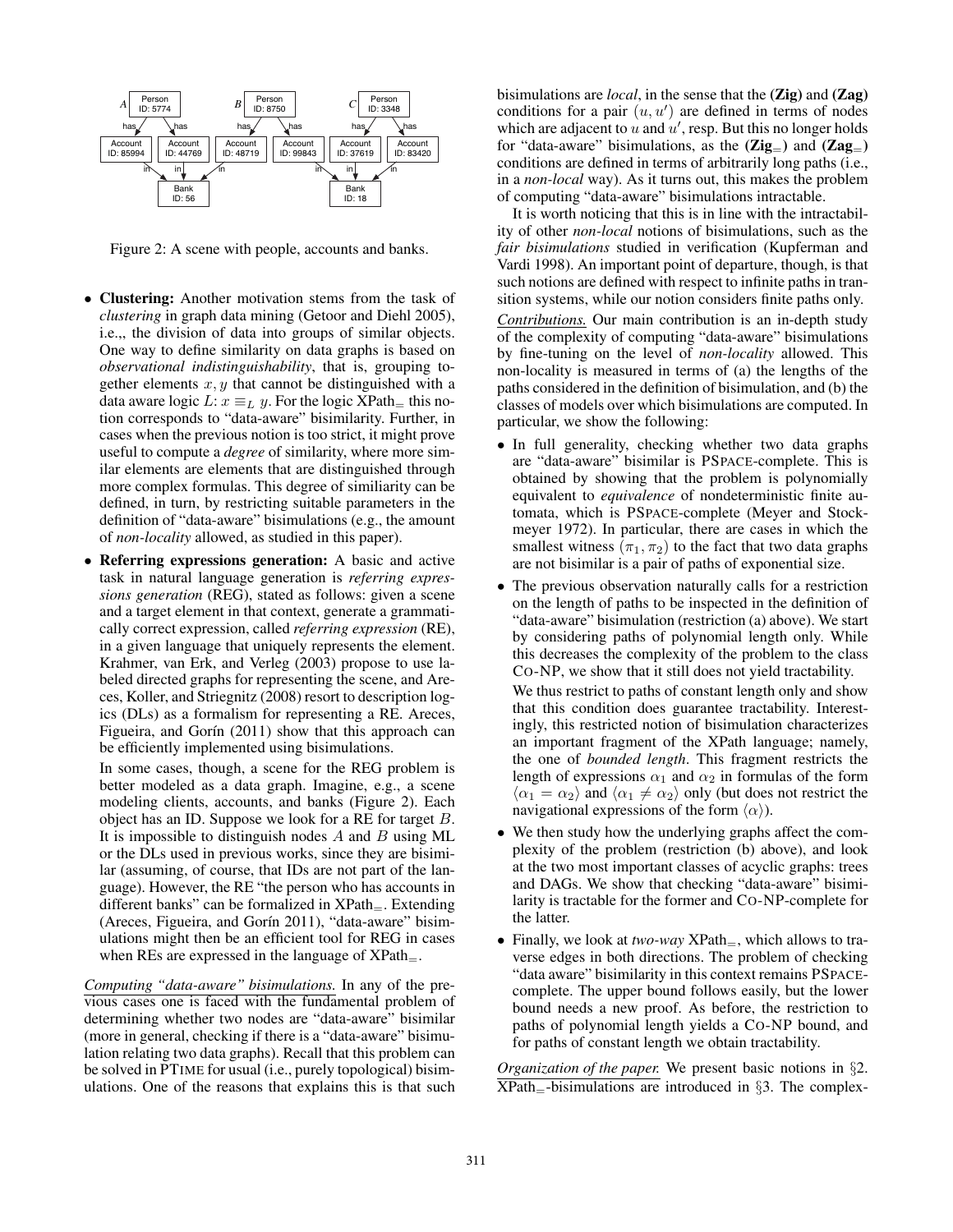$$
\begin{aligned}\n\llbracket \varphi \wedge \psi \rrbracket^{\mathcal{G}} &= \llbracket \varphi \rrbracket^{\mathcal{G}} \cap \llbracket \psi \rrbracket^{\mathcal{G}} & \llbracket \neg \varphi \rrbracket^{\mathcal{G}} &= G \setminus \llbracket \varphi \rrbracket^{\mathcal{G}} \\
\llbracket \varphi \rrbracket^{\mathcal{G}} &= \{(x, y) \mid (x, a, y) \in E\} & \llbracket \alpha \beta \rrbracket^{\mathcal{G}} &= \{(x, z) \mid \exists y : (x, y) \in \llbracket \alpha \rrbracket^{\mathcal{G}}, (y, z) \in \llbracket \beta \rrbracket^{\mathcal{G}}\} \\
\llbracket \varepsilon \rrbracket^{\mathcal{G}} &= \{(x, x) \mid x \in G\} & \llbracket \langle \alpha \rangle \rrbracket^{\mathcal{G}} &= \{x \in G \mid \exists y : (x, y) \in \llbracket \alpha \rrbracket^{\mathcal{G}}\} \\
\llbracket \langle \alpha \rangle \beta \rrbracket^{\mathcal{G}} &= \{(x, x) \mid x \in \llbracket \varphi \rrbracket^{\mathcal{G}}\} & \llbracket \langle \alpha \neq \beta \rangle \rrbracket^{\mathcal{G}} &= \{x \in G \mid \exists y, z : (x, y) \in \llbracket \alpha \rrbracket^{\mathcal{G}}, (x, z) \in \llbracket \beta \rrbracket^{\mathcal{G}}, data(y) = data(z)\} \\
\llbracket \langle \varphi \rrbracket^{\mathcal{G}} &= \{(x, x) \mid x \in \llbracket \varphi \rrbracket^{\mathcal{G}}\} & \llbracket \langle \alpha \neq \beta \rangle \rrbracket^{\mathcal{G}} &= \{x \in G \mid \exists y, z : (x, y) \in \llbracket \alpha \rrbracket^{\mathcal{G}}, (x, z) \in \llbracket \beta \rrbracket^{\mathcal{G}}, data(y) \neq data(z)\}\n\end{aligned}
$$

Figure 3: Semantics of XPath<sub>=</sub> for a data graph  $\mathcal{G} = \langle G, E, data \rangle$ .

ity of  $XPath$ <sub>=</sub>-bisimulations is studied in §4. Restrictions on paths are presented in §5, and those on data models in §6. The two-way version of XPath $=$  is studied in §7, while §8 is devoted to conclusions.

## 2 Data graphs and XPath

Data graphs. As is customary in graph-structured data, we work with edge-labeled data graphs, i.e., finite graphs whose edges are labeled with an element of a finite alphabet A and whose nodes contain a single value of an infinite domain  $D$  (Libkin and Vrgoč 2012; Barceló 2013). Formally, a *data graph* G over A is a tuple  $\langle G, E, data \rangle$ , where G is a finite set of nodes,  $E \subseteq G \times \mathbb{A} \times G$ , and  $data : G \to \mathbb{D}$  assigns values to nodes. Intuitively, an edge  $(x, a, y) \in E$  (for  $x, y$  nodes in G and a a symbol in A) represents that there is an a-labeled edge from x to y. Also,  $data(x) = d$  iff the data value of node  $x$  is  $d$ .

By convention, the set of nodes of a data graph  $G$  will be denoted by G, the set of nodes of a data graph  $\mathcal{G}'$  by  $\mathcal{G}'$ , and so on. When E is clear from the context, we write  $x \stackrel{a}{\rightarrow} y$ instead of  $(x, a, y) \in E$ .

**XPath.** We work with the language  $XPath_$ , a simplification of XPath, stripped of its syntactic sugar, and adapted to reasoning on data graphs (see, e.g., (Libkin, Martens, and Vrgoč 2013)).  $XPath_$  is a two-sorted language, with *path expressions* (denoted  $\alpha, \beta, \gamma$ ) representing binary relations on nodes, and *node expressions* (denoted  $\varphi, \psi, \eta$ ) representing unary relations, or properties. Its syntax is defined by mutual recursion as follows:

$$
\begin{array}{ll}\n\alpha, \beta & ::= & \varepsilon \mid \downarrow_a \mid \alpha \beta \mid \alpha \cup \beta \mid [\varphi] \\
\varphi, \psi & ::= & \neg \varphi \mid \varphi \land \psi \mid \varphi \lor \psi \mid \langle \alpha \rangle \mid \langle \alpha = \beta \rangle \mid \langle \alpha \neq \beta \rangle.\n\end{array}
$$

A node expression is *positive* if it contains no negation.

We formally define the semantics of  $XPath$  in Figure 3. For a data graph G and  $u \in G$ , we write  $\mathcal{G}, u \models \varphi$  to denote  $u \in [\![\varphi]\!]^{\mathcal{G}}$ , and we say that  $\mathcal{G}, u$  *satisfies*  $\varphi$ .

**Definition 2** (Indistinguishability). We write  $\mathcal{G}, u \equiv \mathcal{G}', u'$ if  $\mathcal{G}, u \models \varphi \Leftrightarrow \mathcal{G}', u' \models \varphi$  for every node expression  $\varphi$  of  $XPath$ . Further, we write  $G, u \Rightarrow G', u'$  if  $\tilde{G}, u \models \varphi \Rightarrow$  $\mathcal{G}', u' \models \varphi$  for every positive node expression  $\varphi$  of XPath=.  $\Box$ 

In the next section we introduce a notion of (bi)simulation that characterizes, in a precise sense, logical *indistinguishability* (i.e., the relations  $\equiv$  and  $\Rightarrow$ ) for XPath $\equiv$ .

### 3 Bisimulations on data graphs

The notion of (bi)simulation for XPath<sub>—</sub> over *data trees* was developed in (Figueira, Figueira, and Areces 2014). As we observe in this section, this notion is robust and extends in a straightforward way to data graphs.

**Definition 3** (XPath<sub>=</sub>-bisimulations). Let G and G' be data graphs over A. An  $XPath$ <sub>=</sub>-*bisimulation* between  $u \in G$  and  $u' \in G'$  (written  $\mathcal{G}, u \leftrightarrow \mathcal{G}', u'$ ) is a relation  $Z \subseteq G \times G'$ such that  $uZu'$  and for all  $(x, x') \in G \times G'$  such that  $xZx'$ we have:

- (Zig<sub>=</sub>) If there are paths  $\pi_1 = x \xrightarrow{e_1} x_1 \xrightarrow{e_2} \dots \xrightarrow{e_n} x_n$  and  $\pi_2 = x \frac{d_1}{2} y_1 \frac{d_2}{2} \dots \frac{d_m}{2} y_m$ , (for  $e_i, d_j \in A$ ) in  $G$ , then there are paths  $\pi'_1 = x'^{\frac{e_1}{2}} x'_1 \xrightarrow{e_2} x'_2 \xrightarrow{e_n} x'_n$  and  $\pi'_2 =$  $x' \xrightarrow{d_1} y'_1 \xrightarrow{d_2} \dots \xrightarrow{d_m} y'_m$ , in  $\mathcal{G}'$  such that: 1.  $x_i Z x'_i$  for all  $i \in [1, n]$ , and  $y_j Z y'_j$  for all  $j \in [1, m]$ .
	- 2.  $data(x_n) = data(y_m) \Leftrightarrow data(x'_n) = data(y'_m)$ .
- (Zag<sub>=</sub>) If there are paths  $\pi'_1 = x'^{\frac{e_1}{2}} x'_1^{\frac{e_2}{2}} \cdots \overset{e_n}{\rightarrow} x'_n$  and  $\pi'_2 = x'^{\frac{d_1}{2}} y'_1^{\frac{d_2}{2}} \dots \overset{d_m}{\rightarrow} y'_m$ , (for  $e_i, d_j \in \mathbb{A}$ ) in  $\mathcal{G}'$ , then there are paths:  $\pi_1 = x \stackrel{e_1}{\rightarrow} x_1 \stackrel{e_2}{\rightarrow} \dots \stackrel{e_n}{\rightarrow} x_n$  and  $\pi_2 =$  $x \xrightarrow{d_1} y_1 \xrightarrow{d_2} \dots \xrightarrow{d_m} y_m$ , in G such that conditions 1 and 2 above are verified.

Further, an XPath<sub>=</sub>-simulation from  $u \in G$  to  $u' \in G'$ (denoted  $\mathcal{G}, u \to \mathcal{G}', u'$ ) is a relation  $Z \subseteq G \times G'$  such that  $uZu'$  and for all  $x \in G$  and  $x' \in G'$  the condition  $(\mathbf{Zig}_{=})$ above is verified. $<sup>1</sup>$ </sup>

It is worth comparing our  $XPath$ <sub>=</sub>-bisimulation with the classical bisimulation notion for ML. There are two simple ways of transforming a data graph into a Kripke structure:

- 1. We erase the data values, obtaining a Kripke structure with empty valuation for the propositional variables. Under this interpretation, it is clear that if two nodes are XPath=-bisimilar then they are ML-bisimilar, while the converse implication is not true in general (see Figure 4).
- 2. We assign a propositional variable  $p_d$  to every node of the data graph with data value  $d$  in the data graph. In contrast with the previous case, now the existence of an ML-bisimulation over the Kripke structure implies the existence of a data-aware bisimulation in the original data

<sup>&</sup>lt;sup>1</sup>Both notions are slightly different from the ones in (Figueira, Figueira, and Areces 2014). This is because the data trees studied in such article are *node-labeled* while our data graphs are *edgelabeled*. The difference is, of course, inessential to the results.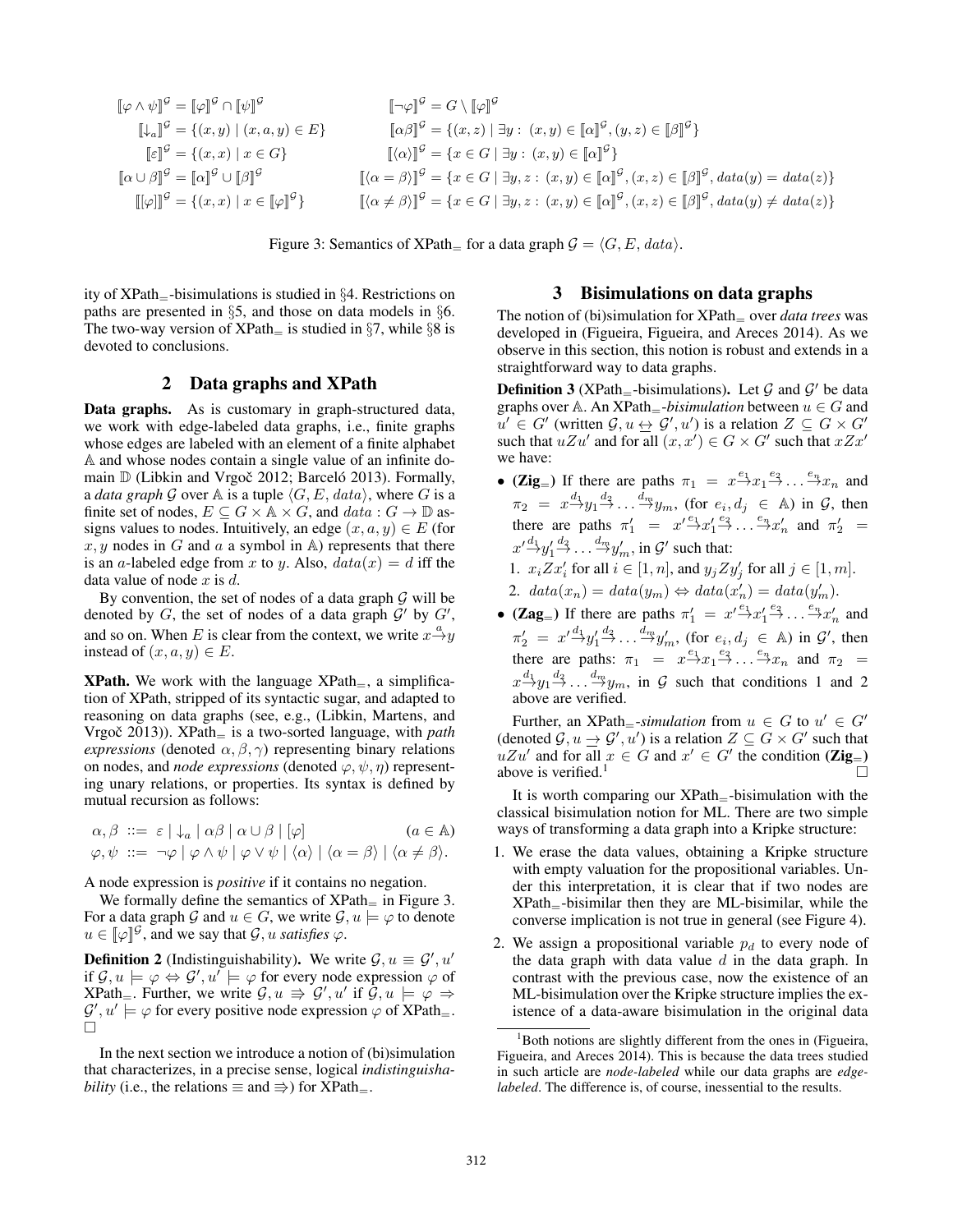

Figure 4: The dotted lines represent the largest bisimulation for XPath<sub>=</sub>. Observe that, in particular,  $\mathcal{G}, u_1 \nleftrightarrow \mathcal{G}', u'_1$  and  $\mathcal{G}, u_2 \leftrightarrow \mathcal{G}', u'_2$ . If  $\mathcal G$  and  $\mathcal G'$  are regarded as Kripke models without propositional variables, the solid lines represent an ML-bisimulation. In particular,  $u_1$  and  $u'_1$  are bisimilar for this logic. If  $G$  and  $G'$  are regarded as Kripke models with one propositional variable for each data value, then  $u_2$  and  $u'_2$  are ML-bisimilar.

graph, but the converse does not hold (see Figure 4). This is because  $XPath_{-}$  (and, therefore, the data-aware bisimulations studied in the paper) cannot speak about a particular data value (it cannot express "data value d holds in this node"), but can only check whether two paths finish in nodes with the same (or different) data value.

It is not hard to verify that  $XPath_{-}$ -(bi)simulations are closed under union; i.e., if  $Z_1 \subseteq G \times G'$  and  $Z_2 \subseteq G \times G'$ are XPath<sub>=</sub>-(bi)simulations between  $u \in G$  and  $u' \in G$ , then so is  $Z_1 \cup Z_2$ . This immediately implies the following:

Proposition 4. *If there is an XPath*=*-(bi)simulation between*  $u \in G$  and  $u' \in G$ , then there is a maximal such XPath<sub>=</sub>-*(bi)simulation.*

The characterization. One can verify that the following theorem, originally stated in terms of data trees, holds also in the general case of data graphs. It establishes the desired characterization of the notion of logical indistinguishability for  $XPath$ <sub>=</sub> in terms of  $XPath$ <sub>=</sub>-(bi)simulations:

Theorem 5. *(Figueira, Figueira, and Areces 2015) Let* G and G' be data graphs over the same alphabet A, and u and  $u'$  nodes in G and G', respectively. Then  $\mathcal{G}, u \equiv \mathcal{G}', u'$  iff  $\mathcal{G}, u \leftrightarrow \mathcal{G}', u'$ , and  $\mathcal{G}, u \Rightarrow \mathcal{G}', u'$  iff  $\mathcal{G}, u \rightarrow \mathcal{G}', u'$ .

In the example of Figure 4,  $\mathcal{G}, u_1 \not\equiv \mathcal{G}', u_1'$  since  $\mathcal{G}, u_1 \models$  $\langle \downarrow \neq \downarrow \rangle$  but  $\mathcal{G}', u'_1 \not\models \langle \downarrow \neq \downarrow \rangle$ . Another distinguishing node expression could be  $\langle \varepsilon = \downarrow \rangle$ . Notice that  $u_2$  and  $u_2'$  cannot be distinguished in  $XPath$ <sub>=</sub> though they have different data values (as this cannot be expressed in the logic).

Notice that if we add the transitive reflexive closure  $\downarrow_a^*$ of  $\downarrow_a$  to our language, the notion of (bi)simulation does not change, and Theorem 5 still holds (when  $\Rightarrow$  and  $\equiv$  are replaced with the corresponding indistinguishability notion).

### 4 Computing  $XPath$ <sub>=</sub>-bisimulations

As mentioned in the Introduction, a fundamental problem when dealing with (bi)simulations is checking whether a pair of nodes is (bi)similar. In this section we study the complexity of such problem for  $XPath_{=}$ -(bi)simulations and

show it to be PSPACE-complete. This establishes an important difference with the problem of computing bisimulations in the absence of data, which can be solved efficiently.

Formally, we study the following problem:

| $XPATH = -(BI)SIMILARITY$                                                                                                                                                                                       |  |
|-----------------------------------------------------------------------------------------------------------------------------------------------------------------------------------------------------------------|--|
| <b>INPUT</b> : Data graphs G and $\mathcal{G}'$ , nodes $u \in G$ and $u' \in G'$ .<br>QUESTION : $\mathcal{G}, u \rightarrow \mathcal{G}', u'$ ? ( $\mathcal{G}, u \leftrightarrow \mathcal{G}', u'$ ?, resp.) |  |

Our main result establishes the following:

Theorem 6. *The problem* XPATH=-(BI)SIMILARITY *is* PSPACE*-complete.*

From Theorem 5 we obtain:

**Corollary 7.** The problem of checking  $G, u \equiv G', u'$  or  $\mathcal{G}, u \Rrightarrow \mathcal{G}', u',$  given data graphs  $\mathcal G$  and  $\mathcal G'$  and nodes  $u \in G$  $and u' \in G'$ , is PSPACE-complete.

Further, the following holds by direct inspection of the proof of Theorem 6:

**Corollary 8.** *Checking*  $G, u \equiv G', u'$  *or*  $G, u \Rightarrow G', u'$ *is* PSPACE-complete, even if  $\equiv$  and  $\Rightarrow$  are defined only *with respect to formulas of the form*  $\langle \varepsilon = \downarrow_e, \dots \downarrow_e \rangle$ , for  $e_1 \ldots e_n \in \mathbb{A}$ .

To prove Theorem 6 we show that  $XPATH$ <sub>=</sub>-(BI)SIMILARITY is polynomially equivalent to the *containment problem* (resp., *equivalence problem*) for nondeterministic finite automata (NFAs). Recall that this is defined as follows: Given NFAs  $A_1$  and  $A_2$ , is  $L(\mathcal{A}_1)$  contained in  $L(\mathcal{A}_2)$  (resp., are both languages the same)? Both containment and equivalence of NFAs are PSPACE-complete (Meyer and Stockmeyer 1972).

#### 4.1 Upper bound

We prove a PSPACE upper bound for  $XPATH$ <sub>=</sub>-SIMILARITY. The proof for bisimilarity is analogous but using equivalence instead of containment of NFAs. The algorithm first guesses the candidate relation  $Z \subseteq G \times G'$ , which contains  $(u, u')$ , and then checks that it satisfies the  $(Zig_{=})$  property. Since Z is of polynomial size and PSPACE = NPSPACE, we only need to show that the latter can be checked in PSPACE. This is done by reducing the problem in polynomial time to containment of NFAs. Since the latter is in PSPACE the result follows (as PSPACE computable functions are closed under composition).

Let us explain now the reduction to containment of NFAs. Given a node  $x \in G$ , it is not hard to construct in polynomial time an NFA  $\mathcal{A}_{\mathcal{G},x}$  over alphabet  $\mathbb{A}\times G\cup\{=\neq\}$  that accepts precisely those words of the form:

$$
(e_1, x_1) \dots (e_n, x_n) \star (d_1, y_1) \dots (d_m, y_m), \quad (1)
$$

for  $\star \in \{ =, \neq \}$ , such that  $\mathcal G$  contains paths:

 $x \xrightarrow{e_1} x_1 \xrightarrow{e_2} \dots \xrightarrow{e_n} x_n$  and  $x \xrightarrow{d_1} y_1 \xrightarrow{d_2} \dots \xrightarrow{d_m} y_m$ 

for which  $data(x_n) \star data(y_m)$ . In the same way, it is possible to construct in polynomial time an NFA  $\mathcal{A}_{\mathcal{G}',x',Z}$  over alphabet  $\mathbb{A} \times G \cup \{=\neq\}$  that accepts precisely those words of the form (1) such that  $\mathcal{G}'$  contains paths:

 $x' \xrightarrow{e_1} x'_1 \xrightarrow{e_2} \dots \xrightarrow{e_n} x'_n$  and  $x' \xrightarrow{d_1} y'_1 \xrightarrow{d_2} \dots \xrightarrow{d_m} y'_m$ , and the following holds: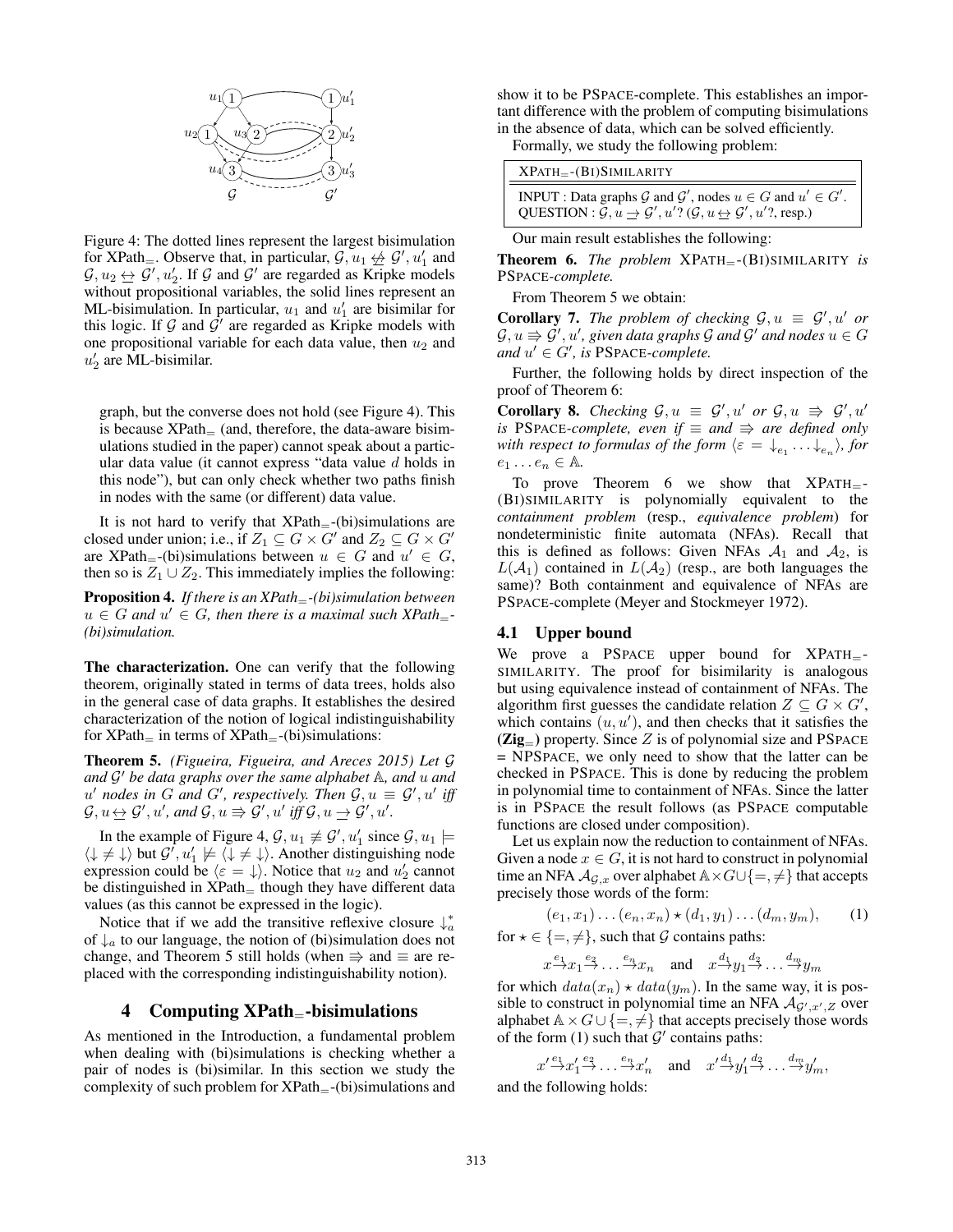

Figure 5: The data graphs  $G_i = (G_i, E_i, data_i)$   $(i = 1, 2)$ , constructed from NFAs  $A_1$  and  $A_2$ , and the bisimulation  $Z \subseteq$  $G_1 \times G_2$ . All nodes inside a dotted area on  $G_1$  are related to all nodes inside a dotted on  $G_2$  area via Z.

- $x_i Z x'_i$  for  $i \in [1, n]$ , and  $y_j Z y'_j$  for  $j \in [1, m]$ .
- $data(x'_n) \star data(y'_m)$ .

It is clear that Z satisfies ( $\text{Zig}_{=}$ ) if and only if  $\mathcal{A}_{\mathcal{G},x} \subseteq$  $\mathcal{A}_{\mathcal{G}',x',Z}$  for each  $(x,x') \in Z$ . Since Z is of polynomial size, we only need to check containment for a polynomial number of pairs of NFAs. This establishes the upper bound.

### 4.2 Lower bound

Again, we only show the lower bound for  $XPATH_{=}$ -SIMILARITY. The proof for bisimilarity is analogous. We proceed by constructing a polynomial time reduction from containment of NFAs to XPATH<sub>=</sub>-SIMILARITY. Let  $A_i$  =  $(Q_i, \delta_i, q_i, F_i)$  be NFAs over alphabet A, for  $i = 1, 2$ . Here, (a)  $Q_i$  is the finite set of states of  $A_i$ , (b)  $\delta_i \subseteq Q_i \times A \times Q_i$ is its transition relation, (c)  $q_i$  is the initial state, and (d)  $F_i$ is the set of final states. We assume, without loss of generality, that  $q_i$  has no incoming transitions and  $F_i$  consists of a single state  $f_i$  without outgoing transitions. Furthermore, we assume that  $f_i$  (for  $i = 1, 2$ ) is reachable from every state in  $Q_i$  and that  $Q_1 \cap Q_2 = \emptyset$ .

Let  $u_1, u_2, v_1, v_2, w_1, w_2$  be elements that do not belong to  $Q_1 \cup Q_2$ . For  $i = 1, 2$ , we define a data graph  $\mathcal{G}_i = (G_i, E_i, data_i)$  as in Figure 5. We show that  $L(\mathcal{A}_1) \subseteq$  $L(\mathcal{A}_2)$  iff  $\mathcal{G}_1, q_1 \rightarrow \mathcal{G}_2, q_2$ . The right-to-left direction is straightforward, since for  $e_1 \ldots e_n \in A$   $(n > 0)$  and  $\varphi = \langle \varepsilon = \downarrow_{e_1} \ldots \downarrow_{e_n} \rangle$  we have that:  $e_1 \ldots e_n \in L(\mathcal{A}_1)$  then by construction  $\mathcal{G}_1, q_1 \models \varphi$  then (since  $\mathcal{G}_1, q_1 \Rightarrow \mathcal{G}_2, q_2$ )  $\mathcal{G}_2, q_2 \models \varphi$ , and then by construction  $e_1 \dots e_n \in L(\mathcal{A}_2)$ . For the left-to-right direction, let us define  $Z \subseteq G_1 \times G_2$  as in Figure 5. We show next that Z satisfies the  $(Zig_{=} )$  clause for any pair  $x_1 \in G_1, x_2 \in G_2$  such that  $x_1 Z x_2$ .

If  $x_1 \in \{f_1, v_1, w_1\}$  and  $x_2 \in \{f_2, v_2, w_2\}$ , (Zig<sub>=</sub>) holds trivially as there are no outgoing paths from  $f_1$ ,  $v_1$  or  $w_1$ . If  $x_1 \in Q_1 \setminus \{q_1, f_1\} \cup \{u_1\}$  and  $x_2 \in Q_2 \setminus \{q_2, f_2\} \cup \{u_2\}$ , let  $\alpha$ ,  $\beta$  be two paths starting in  $x_1$ . Suppose first that  $\alpha = x_1$ and  $\beta = x_1y_2 \ldots y_mz$  (resp.,  $x_1y_2 \ldots y_m$ ), where the  $y_i$ 's are in  $Q_1 \setminus \{q_1, f_1\} \cup \{u_1\}$  and  $z \in \{f_1, v_1, w_1\}$ . Then the corresponding  $\beta'$  in  $\mathcal{G}_2$  is  $x_2u_2 \ldots u_2v_2$  (resp.,  $x_2u_2 \ldots u_2$ ), where there are  $m - 1$  occurrences of  $u_2$ . If both  $\alpha$  and  $\beta$ have length greater than 0, then the procedure is similar, but one path may end in  $w_2$  if the data values of the endpoints of  $\alpha$ ,  $\beta$  are different elements in  $\{1, 3, 4\}$ .

Finally, if  $x_1 = q_1$  and  $x_2 = q_2$ , there are two main cases for the type of paths  $\alpha$ ,  $\beta$  in  $\mathcal{G}_1$  to be replicated in  $\mathcal{G}_2$ , assuming they are of length greater than 0 (when one of the paths is of length 0 the analysis is easier). If any of these paths ends in  $f_1$ , its inner nodes (save for the beginning and the end), must lay in  $Q_1 \setminus \{q_1, f_1\}$ ; thus the path corresponds with a word of  $L(\mathcal{A}_1)$ . But  $L(\mathcal{A}_1) \subseteq L(\mathcal{A}_2)$ , and thus this path can also be replicated starting from  $q_2$ . On the other hand, if any of these paths ends in a node different from  $f_1$ , say  $\alpha = q_1 y_2 \dots y_m$ , then  $\alpha' = q_2 u_2 \dots u_2 t$ , with  $m - 2$  occurrences of  $u_2$ , and where  $t = u_2$  if  $y_m \in Q_1 \setminus \{q_1, f_1\} \cup \{u_1\}$ ,  $t = v_2$  if  $y_m = v_1$ , and  $t = w_2$  if  $y_m = w_1$ .

## 5 Restricting paths in bisimulations

The smallest witness to the fact that two NFAs are not equivalent (resp., one NFA is not contained in another one) might be a path of exponential length (Meyer and Stockmeyer 1972). As a corollary to the proof of Theorem 6, we obtain then that the smallest witness to the fact that a given relation  $Z \subseteq G \times G'$  does not satisfy the (Zig<sub>=</sub>) condition might also be a pair  $(\pi_1, \pi_2)$  of paths of exponential length. This naturally calls for a restriction on the length of paths considered in the definition of  $XPath_{=}$ -(bi)simulation as a way to obtain better complexity bounds. We consider this restriction natural for the following reasons:

- Long witnesses correspond to large distinguishing formulas in  $XPath_$ . But rarely will users be interested in checking if nodes are distinguishable by formulas that they cannot even write. Thus, the restriction to shorter paths can be seen as an approximation to the notion of  $XPath$ (bi)similarity based on user-understandable formulas.
- In practice, algorithms for computing (bi)simulations in the absence of data stop after a few iterations (Luo et al. 2013b; 2013a). This tells us that when nodes in real-world graphs are distinguishable by ML formulas, they are distinguishable by some small formula. One might expect a similar behavior for  $XPath_-,$  implying that the restriction to shorter paths provides a fair approximation of the problem in practice.

In this section we study the complexity of  $XPath$ (bi)similarity for paths of restricted length. We show that the problem becomes CO-NP-complete for paths of polynomial length, and tractable for paths of constant length. This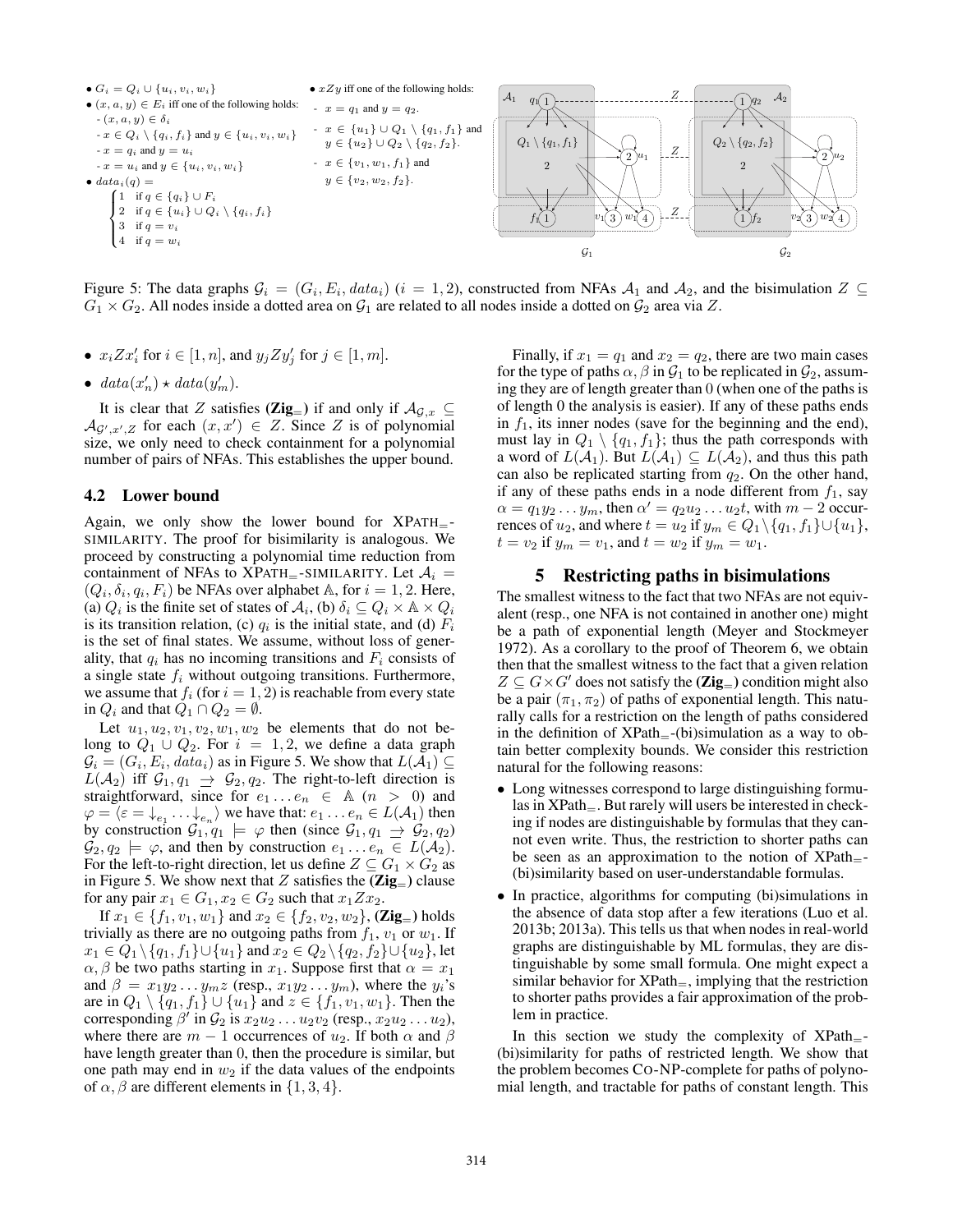notion of bisimilarity further captures the expressive power of a natural fragment of  $XPath$ <sub>=</sub>; namely, the one formed by expressions of *bounded length*. This fragment only restricts formulas of the form  $\langle \alpha \star \beta \rangle$ , for  $\star \in \{\equiv, \neq\}.$ 

### 5.1 Bounded bisimulation and equivalence

Let  $f : \mathbb{N} \to \mathbb{N}$  be a positive, non-decreasing function. We define the notion of f-XPath=-*(bi)simulation* as in Definition 3, but now in the  $(Zig_{=} )$  (resp.,  $(Zag_{=} )$ ) condition we only consider paths  $\pi_1$  and  $\pi_2$  (resp.,  $\pi'_1$  and  $\pi'_2$ ) of length at most  $f(\max(|G|, |G'|))$ . We call the new conditions  $(\mathbf{Zig}^f_{\equiv})$ and ( $\mathbf{Zag}_{=}^f$ ), respectively. We write  $\mathcal{G}, u \leftrightarrow_f \mathcal{G}', u'$  if there is an  $f$ -XPath<sub>=</sub>-bisimulation between  $\mathcal{G}$  and  $\mathcal{G}'$  that contains the pair  $(u, u')$ . Similarly,  $\mathcal{G}, u \rightleftharpoons_f \mathcal{G}'$ , u' if there is an f- $XPath_{=}$ -simulation from u in G to u' in G'.

We define the logical counterpart of this refined notion of bisimulation. We aim at an analog of Theorem 5 relative to the adequate restriction of indistinguishability (*cf.* Def. 2). As we show below, this restriction is defined by the fragment of XPath $=$  whose path expressions  $\alpha$  occurring in an expression of the form  $\langle \alpha \star \beta \rangle$  (for  $\star \in \{ =, \neq \}$ ) have length bounded by f. In the following we formalize this idea.

The *length* of a path expression  $\alpha$ , denoted len( $\alpha$ ), was defined in (Abriola, Descotte, and Figueira 2015). It corresponds to the number of  $\downarrow_a$ 's occurring in  $\alpha$  *at the uppermost level*, i.e., outside any test of the form  $[\varphi]$ . E.g.,  $\text{len}(\downarrow_a [\langle \downarrow_b = \downarrow_a \downarrow_b \downarrow_c \rangle] \downarrow_b) = \text{len}(\downarrow_a \downarrow_b) = 2.$  We use this notion to define the *maximum length* of a node or path expression. This represents the maximum length of paths that are involved in expressions of the form  $\langle \alpha \star \beta \rangle$ , for  $\star \in \{ =, \neq \}.$ 

Definition 9 (Maximum length). Given a node or path expression  $\theta$ , we write ml( $\theta$ ) to denote the *maximum length* of  $\theta$ . Formally, ml is recursively defined as follows:

$$
\begin{array}{rcl} \mathsf{m}(\lambda) & = & 0 \\ \mathsf{m}(\varepsilon\alpha) & = & \mathsf{m}I(\alpha) \\ \mathsf{m}I([\varphi]\alpha) & = & \max\{\mathsf{m}I(\varphi),\mathsf{m}I(\alpha)\} \\ \mathsf{m}I(\downarrow_a\alpha) & = & \mathsf{m}I(\alpha) \\ \mathsf{m}I(\varphi\wedge\psi) & = & \max\{\mathsf{m}I(\varphi),\mathsf{m}I(\psi)\} \\ \mathsf{m}I(\neg\varphi) & = & \mathsf{m}I(\varphi) \\ \mathsf{m}I(\langle\alpha\rangle) & = & \mathsf{m}I(\alpha) \\ \mathsf{m}I(\langle\alpha\star\beta\rangle) & = & \max\{\mathsf{len}(\alpha),\mathsf{len}(\beta),\mathsf{m}I(\alpha),\mathsf{m}I(\beta)\}, \end{array}
$$

where  $\alpha$  is any path expression or the empty string  $\lambda$ . For  $c \geq 0$ , we call XPath=(c) the syntactical fragment of XPath of ml bounded by c  $XPath$  of ml bounded by c.

E.g., ml $(\langle \downarrow_a [\langle \downarrow_b \downarrow_a \downarrow_c \rangle] \downarrow_b = \downarrow_b [\langle \downarrow_a \downarrow_b \downarrow_a \downarrow_b \rangle]) = 2.$ 

Notice that  $XPath_{=}(0)$  corresponds of the fragment of the logic without data value comparisons  $\langle \alpha \star \beta \rangle$  ( $\star \in \{ =, \neq \}$ ). Further, fragments of the form  $XPath_{=}(c)$  (for  $c \ge 1$ ) extend multi-modal logic, which in turn coincides with  $XPath_{=}(0)$ : Proposition 10. *XPath*=(0) *is semantically equivalent to*

*multi-modal logic with no propositions and only atom*  $\top$ .

*Proof.* In the jargon of ML, we have a language with modalities  $\langle a \rangle$  for each  $a \in A$ . On the one hand, any node expression of the form  $\langle \alpha \star \beta \rangle$  in XPath=(0) is also of the  $\bigwedge_i \varphi_i \land \bigwedge_j \psi_j$ , if  $\star$  is  $=$ , and to a contradiction (e.g.  $\neg(\varepsilon)$ ) form  $\langle [\varphi_1] \dots [\varphi_n] \star [\psi_1] \dots [\psi_m] \rangle$ , which is equivalent to

otherwise. On the other hand, a node expression  $\langle \downarrow_a \alpha \rangle$  is equivalent to  $\langle \downarrow_a | \langle \alpha \rangle |$ . Any node expression of the form  $\langle \downarrow_a[\varphi] \rangle$  of XPath=(0) can be straightforwardly translated (in a truth preserving way) to ML via T as  $\langle a \rangle T(\varphi)$ . The trans-<br>lation from modal logic to XPath–(0) is obvious. lation from modal logic to  $XPath_{=}(0)$  is obvious.

We now introduce the notion of  $f$ -XPath<sub>=</sub>indistinguishability which matches  $f$ -XPath $=$ -bisimulation (*cf.* Definition 2). We write  $G, u \equiv_f G', u'$  (resp.  $G, u \Rightarrow_{f} G', u'$  if  $G, u \models \varphi \Leftrightarrow G', u' \models \varphi$  (resp.  $G, u \models \varphi \Rightarrow G', u' \models \varphi)$  for every (positive) node expression  $\varphi$  of XPath= such that ml( $\varphi$ )  $\leq f(\max(|G|, |G'|))$ .

As in Theorem 5 we obtain the following characterization:

**Proposition 11.**  $\mathcal{G}, u \equiv_f \mathcal{G}', u'$  iff  $\mathcal{G}, u \leftrightarrow_f \mathcal{G}', u'$ , and  $\mathcal{G}, u \Rrightarrow_{f} \mathcal{G}', u' \text{ iff } \mathcal{G}, u \rightarrow_{f} \mathcal{G}', u'.$ 

#### 5.2 Computing  $f$ -XPath $=$ -bisimulations

Here we study the complexity of computing  $f$ -XPath<sub>=</sub>-(bi)simulations:

| $f$ -XPATH $=$ - $(BI)$ SIMILARITY                                                                                                                                                                         |
|------------------------------------------------------------------------------------------------------------------------------------------------------------------------------------------------------------|
| <b>INPUT</b> : Data graphs G and G', nodes $u \in G$ and $u' \in G'$ .<br>QUESTION : $\mathcal{G}, u \rightarrow_{f} \mathcal{G}', u'$ ? ( $\mathcal{G}, u \leftrightarrow_{f} \mathcal{G}', u'$ ?, resp.) |

Since this problem is PSPACE-complete when  $f$  is an exponential function, it is natural to start by restricting  $f$  to be a polynomial. We show next that while this restriction lowers the complexity of our problem, it still does not yield tractability:

#### Proposition 12. *The following holds:*

- *1. The problem p-XPATH*<sub>=</sub>-(BI)SIMILARITY *is in* CO-NP *for every non-decreasing polynomial*  $p : \mathbb{N} \to \mathbb{N}$ *.*
- 2. For every  $k \geq 1$  there exists a non-decreasing polyno*mial*  $p : \mathbb{N} \to \mathbb{N}$  *of degree* k *such that*  $p$ -XPATH<sub>=</sub>-(BI)SIMILARITY *is* CO-NP*-hard.*

*Proof.* We only prove the claim for  $p$ -XPATH $=$ -SIMILARITY. The proof for bisimilarity is analogous. We start with item 1. Let G and G' be data graphs and  $u, u'$ nodes in  $G, G'$ , respectively. In order to check whether there is an  $XPath_{=}$ -simulation from u to u' we can use the standard greatest fixed point algorithm for computing the maximal simulation in the absence of data. We adapt it here to the  $(\mathbf{Zig}_{=}^p)$  condition of  $XPath_{=}$ -simulations.

The algorithm computes the maximal  $XPath$ =-simulation from G to G'. We start by defining  $Z = G \times G'$ . At each step we choose an arbitrary pair  $(x, x') \in Z$ . If  $(\mathbf{Zig}_{\equiv}^p)$  fails when evaluated on this pair we simply remove it from Z. We proceed iteratively until we reach a fixed point. Finally, we check whether  $(u, u') \in Z$ . Only if this is the case we declare that there is an  $XPath$ <sub>=</sub>-simulation from u to u'.

Thus, in order to check that there is *no* XPath<sub>=</sub>-simulation from  $u$  to  $u'$ , we can simply guess a computation of the algorithm that removes the pair  $(u, u')$  from Z. Such computation consists of (a) pairs  $(x_1, x_1'), \ldots, (x_m, x_m')$ ; (b) relations  $Z_0, \ldots, Z_m$  such that:  $Z_0 = G \times G', Z_i =$  $Z_{i-1} \setminus \{(x_i, x'_i)\}\)$  for each  $1 \leq i \leq m$ , and  $Z_m$  does not contain  $(u, u')$ ; and (c) suitable witnesses for the fact that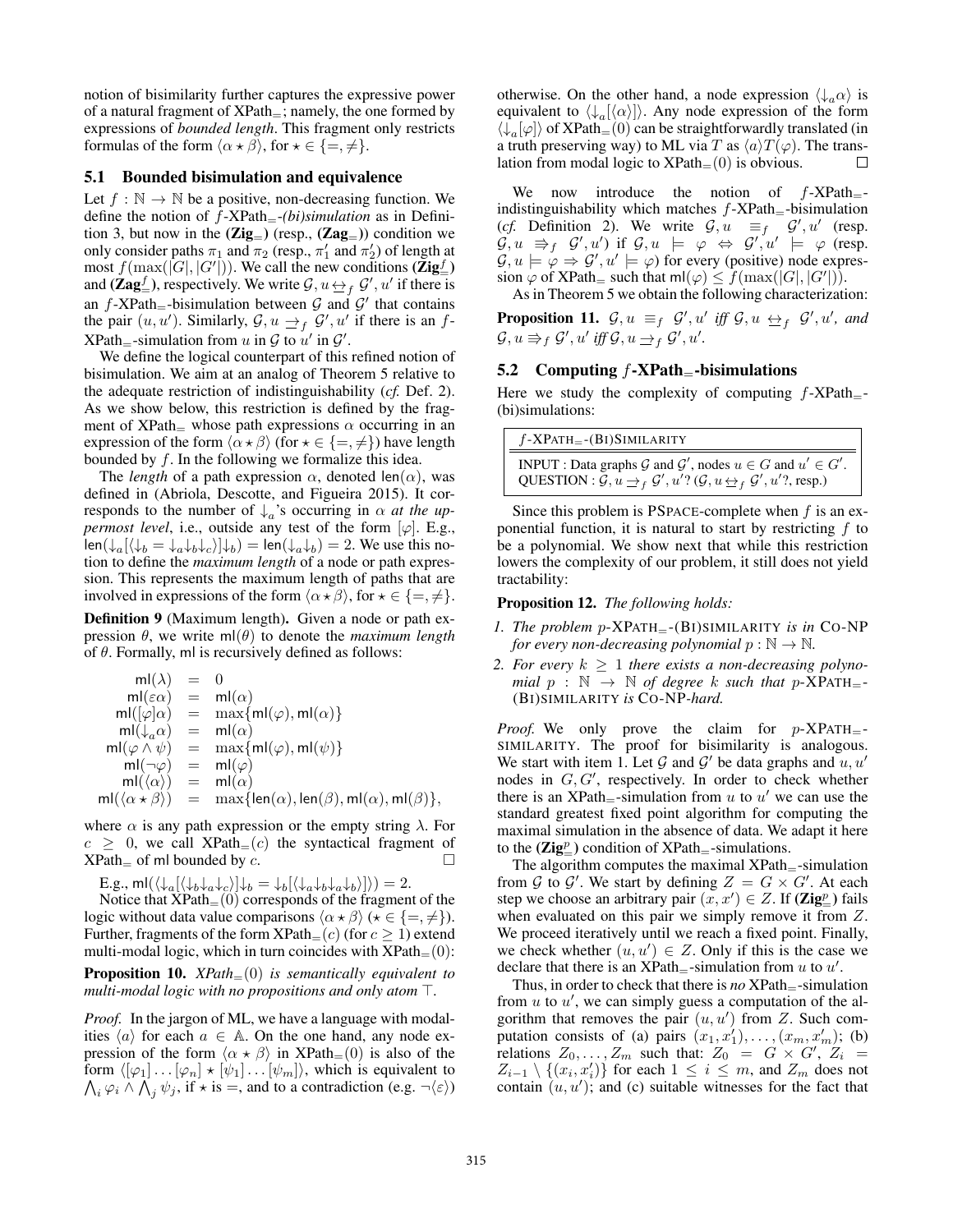$(x_i, x'_i)$  does not satisfy (Zig<sup>p</sup><sub>=</sub>) with respect to  $Z_{i-1}$ , for each  $1 \leq i \leq m$ . Such witness consists of a pair  $(\pi_1, \pi_2)$  of paths of length at most  $p(\max(|\mathcal{G}|, |\mathcal{G}'|))$  in  $\mathcal G$  starting from  $x_i$ , and yet another witness for the fact that no pair  $(\pi'_1, \pi'_2)$ of paths in  $\mathcal{G}'$  starting from  $x'_i$  satisfies  $(\mathbf{Zig}^p_{\equiv})$  with respect to  $(\pi_1, \pi_2)$ . The latter can be represented by an accepting run of the complement of the NFA  $\mathcal{A}_{\mathcal{G}',x'_i,\mathcal{Z}_{i-1}}$  (as defined in the proof of the upper bound of Theorem 6) over the word that represents the pair  $(\pi_1, \pi_2)$  in  $\mathcal{A}_{\mathcal{G},x_i}$ . Clearly, each one of the components of this guess can be represented using polynomial space. Further, it can be checked in polynomial time that the guess satisfies the required conditions—in particular, to check that the word representing  $(\pi_1, \pi_2)$  does not belong to the language of  $\mathcal{A}_{\mathcal{G}',x'_i,\mathcal{Z}_{i-1}}$ . It follows that checking whether there is *no*  $XPath$ <sub>=</sub>-simulation from  $u$  to  $u'$  is in NP (and, thus, that our problem is in CO-NP).

For item 2 we use the following fact: For every  $k \geq 1$ there exists a non-decreasing polynomial  $p : \mathbb{N} \to \mathbb{N}$  of degree  $k$  such that the problem of checking containment of NFA  $A_1$  in  $A_2$ , restricted to words of length at most  $p(\max(|A_1|, |A_2|))$ , is Co-NP-hard. This is obtained by simply mimicking the proof of PSPACE-hardness for containment of NFAs, but this time restricted to words of polynomial length only. Once this is established, we reduce such restricted containment problem to  $p$ -XPATH $=$ -SIMILARITY by applying the construction in the proof of the lower bound of Theorem 6.  $\Box$ 

The reason why the previous restriction is not sufficient to obtain tractability is that there are too many paths of polynomial length in a data graph. We solve this issue by restricting to paths of constant length only. In the following we identify the function that takes constant value  $c \in \mathbb{N}$  with the letter c.

Proposition 13. *The problem* c-XPATH<sub>=</sub>-(BI)SIMULATION *is* PTIME-complete for each constant  $c > 0$ .

*Proof.* We use the same algorithm as in the proof of the previous upper bound. The difference now is that checking whether a pair  $(x, x') \in Z$  satisfies (**Zig**<sup>c</sup>) can be solved efficiently for each  $c > 0$ . This is because there is at most a polynomial number of paths of length  $\leq c$  in  $\mathcal G$  starting from x. We conclude that checking whether  $G, u \rightarrow_c G', u'$  is in PTIME. The same holds for  $\mathcal{G}, u \leftrightarrow_{c} \mathcal{G}', u'$ . The lower bound follows from PTIME-hardness for bisimulations (Balcázar, Gabarro, and Santha 1992).  $\Box$ 

Recall that Proposition 11 establishes that  $c$ -XPath<sub>=</sub>simulations characterize the expressive power of the fragment of  $XPath$ <sub> $=$ </sub> defined by formulas of ml bounded by the constant c. The following corollary to the proof of Proposition 13 states that when two nodes are not  $c$ -XPath-bisimilar, it is possible to compute in polynomial time a node expression in this fragment that distinguishes them.

Corollary 14. *There is a polynomial time algorithm which*  $given$   $G, u \nleftrightarrow_{c} G', u'$  (resp.,  $G, u \nleftrightarrow_{c} G', u'$ ), constructs<sup>2</sup> a *(positive)* node expression  $\varphi$  of XPath<sub>=</sub> $(c)$  *such that*  $\mathcal{G}, u \models$  $\varphi$  and  $\mathcal{G}^{\prime}, u^{\prime} \not\models \varphi$ .

#### 6 Restricting the models

Here we follow a different approach from the one in §5: We constrain the topology of graphs instead of the (bi)simulations. Since our goal is restricting the number and/or length of the paths considered in the analysis of (bi)simulations, it is natural to look into acyclic graphs; namely, trees and DAGs.

Let us start with data trees, i.e., data graphs whose underlying graph is a directed tree. This case is relevant as data trees are (essentially) XML documents, and the study of XPath=-bisimulations was started in such context. Notice that for data trees both the number and the length of paths one needs to consider when checking the  $(Zig_{=})$ and  $(Zag_{-})$  conditions are polynomial. This implies that the problem of computing  $XPath_{-}$ -(bi)simulations over data trees is tractable:

Theorem 15. *The problem* XPATH=-(BI)SIMULATION *for data trees is in* PTIME*.*

As a second case, let us consider *data DAGs*, which allow for undirected cycles only. In this case the length, but not the number, of the paths one needs to consider at the moment of checking the  $(Zig_{=})$  and  $(Zag_{=})$  conditions is polynomial. The first observation helps lowering the complexity of computing  $XPath$ <sub>=</sub>-(bi)simulations in this context from PSPACE to CO-NP, while the second one prevents us from obtaining tractability.

Proposition 16. *The problem* XPATH<sub>=</sub>-(BI)SIMULATION *for data DAGs is* CO-NP*-complete.*

*Proof.* The upper bound is a consequence of Proposition 12, since paths in DAGs are of linear size. For the lower bound we use the following observation: Checking containment/equivalence of DAG NFAs (i.e., NFAs whose underlying graph is a DAG) is CO-NP-complete. This can be proved by an easy reduction from the complement of 3SAT. Once this is established, we can adapt the proof of Theorem 6. Given  $A_1$ ,  $A_2$  DAG NFAs, we can build data DAGs  $G_1$ ,  $G_2$ reducing from the problem of equivalence/containment. In order to obtain data DAG, the nodes  $u_1$  and  $u_2$  of Figure 5 are replaced with DAGs of size  $n$  and data value 2, where *n* is the maximum number of states of the NFAs. Let  $Q_i^j$  be the set of nodes  $q \in Q_i$  at "maximum distance j" from  $f_i$ , that is, so that there is a directed path from  $q$  to  $f_i$  of length j but not of length  $> j$  (note that  $Q_i = \bigcup_{j \leq n} Q_i^j$ ). Each  $u_i$ is replaced with *n* fresh nodes  $u_i^1, \ldots, u_i^n$  with every possible edge from  $Q_i^j$  to  $u_i^{j-1}$ , from  $u_i^j$  to  $v_i, w_i$ , and from  $u_i^j$ to  $u_i^{j'}$  for every  $j' < j$ . It is easy to check that the resulting graphs are DAGs, and that the reductions are preserved. This time, the maximal bisimulation relates all nodes with equal maximum distance from  $\{f_i, v_i, w_i\}$ . П

#### 7 Two way XPath<sup>=</sup>

A common expressive extension for languages on graphs is to consider a *two-way* version that allows to traverse edges in both directions (see, e.g., (Calvanese et al. 2000; Libkin, Martens, and Vrgoč 2013)). We call XPath $\pm$  the extension of XPath<sub>=</sub> with path expressions of the form  $\uparrow_a$ ,

<sup>&</sup>lt;sup>2</sup>Provided an adequate representation for such formula is chosen (Figueira and Gorín 2010).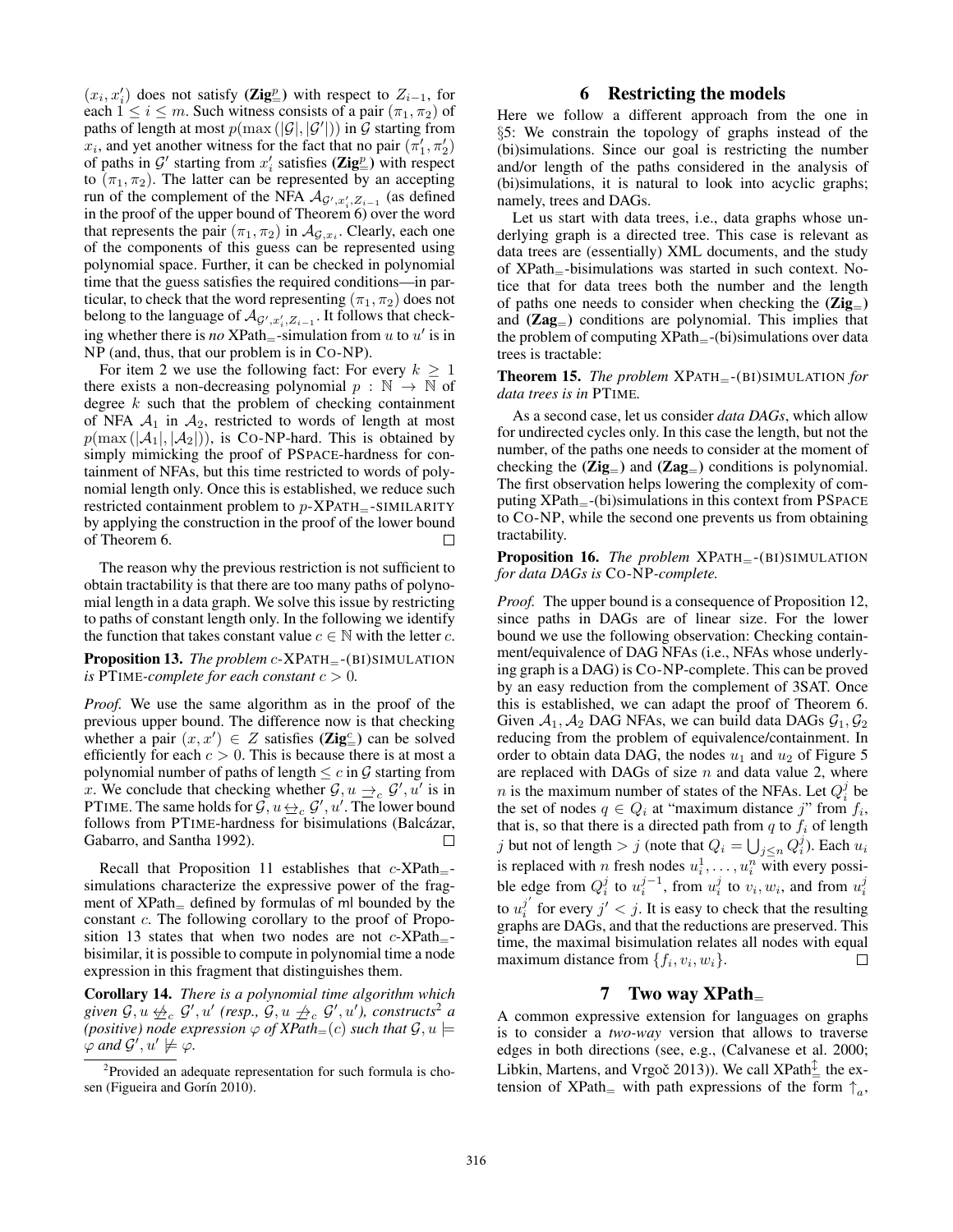for  $a \in A$ . The semantics of these expressions over  $\mathcal{G} =$  $\langle G, E, data \rangle$  is as follows:  $[\![\uparrow_a]\!]^{\mathcal{G}} = \{ (x, y) \mid (y, a, x) \in$ E}. We write  $G, u = \downarrow \mathcal{G}', u'$  (resp.  $G, u \Rightarrow \downarrow \mathcal{G}', u'$ ) if  $\mathcal{G}, u \models \varphi \Leftrightarrow \mathcal{G}', u' \models \varphi \text{ (resp. } \mathcal{G}, u \models \varphi \Rightarrow \mathcal{G}', u' \models \varphi) \text{ for }$ every (positive) node expression  $\varphi$  of XPath $\frac{\updownarrow}{=}$ .

A notion of (bi)simulation for XPath <sup>=</sup> *over data trees* was introduced in (Figueira, Figueira, and Areces 2015), and turns out to be tractable. It heavily relies on the determinism of  $\uparrow_a$  over trees, and hence does not fit in the context of data graphs. However, there is a simple way to adapt  $XPath$ <sub>=</sub>bisimulations to the case of two-way  $XPath_{-}$ .

Given a data graph  $G = \langle G, E, data \rangle$  over A, we define its *completion* over  $\mathbb{A} \cup \mathbb{A}^-$ , where  $\mathbb{A}^- := \{a^- \mid a \in \mathbb{A}\},\$ as the data graph  $\mathcal{G}_c = \langle G, E_c, data \rangle$ , where  $E_c$  extends E by adding the edge  $(v, a^-, u)$ , for each edge  $(u, a, v) \in E$ . That is,  $\bar{G}_c$  extends  $\hat{G}$  with the "inverse" of every edge in E.

We also define a bijection  $\varphi \mapsto \varphi_c$  mapping node expressions of XPath $_{=}$  over A to node expressions of XPath $_{=}^{\updownarrow}$  over  $A \cup A^-$  as follows:  $\varphi_c$  is the result of replacing each occurrence of  $\uparrow_a$  in  $\varphi$  (for  $a \in A$ ) with  $\downarrow_{a^-}$ . The following proposition is straightforward:

**Proposition 17.**  $\mathcal{G}, u \models \varphi \text{ iff } \mathcal{G}_c, u \models \varphi_c$ .

We say that there is is an *XPath*<sup> $\perp$ </sup> *bisimulation* between  $u \in G$  and  $u' \in G'$  (denoted  $\mathcal{G}, u \leftrightarrow$   $\mathcal{F}$ ,  $g', u'$ ) if  $\mathcal{G}_c, u \leftrightarrow$  $\mathcal{G}'_c, u'$  (over the extended alphabet  $\mathbb{A} \cup \mathbb{A}^-$ ). Similarly, we define XPath $\pm$ -simulations  $\Rightarrow^{\updownarrow}$ . An analog of Theorem 5 can be shown for the case of  $\equiv^{\updownarrow}$  (resp.  $\Rightarrow^{\updownarrow}$ ) and  $\leftrightarrow^{\updownarrow}$  (resp.  $\rightarrow^{\updownarrow}$ )

We study the complexity of the following problem:

| $XPATH_{=}^{\mathcal{I}}-(BI)SIMILARITY$                                                                                                                                                                                |
|-------------------------------------------------------------------------------------------------------------------------------------------------------------------------------------------------------------------------|
| <b>INPUT</b> : Data graphs G and G', nodes $u \in G$ and $u' \in G'$ .<br>QUESTION : $\mathcal{G}, u \to^{\updownarrow} \mathcal{G}', u'$ ? $(\mathcal{G}, u \leftrightarrow^{\updownarrow} \mathcal{G}', u'$ ?, resp.) |

The bounded notions of bisimulation introduced in §5 are defined over  $XPath_{\pm}^{\updownarrow}$  and alphabet A in the expected way: reducing to XPath $=$  over the signature  $A \cup A^-$  and the corresponding completion of the data graphs. We use symbols  $\Rightarrow_f^{\updownarrow}$  (resp.  $\leftrightarrow_f^{\updownarrow}$ ) for referring to the f-XPath $\downarrow^{\updownarrow}$ (bi)simulations. We then study:

| $f$ -XPATH $_{-}^{\updownarrow}$ -(BI)SIMILARITY                                                                                                           |
|------------------------------------------------------------------------------------------------------------------------------------------------------------|
| <b>INPUT</b> : Data graphs G and G', nodes $u \in G$ and $u' \in G'$ .                                                                                     |
| QUESTION : $\mathcal{G}, u \rightarrow_f^{\updownarrow} \mathcal{G}', u'$ ? ( $\mathcal{G}, u \leftrightarrow_f^{\updownarrow} \mathcal{G}', u'$ ?, resp.) |

The identification of XPath $\frac{1}{2}$  over A with XPath = over <sup>A</sup>∪A<sup>−</sup> and the corresponding completions of graphs allows us to straightforwardly transfer some upper bounds:

- $XPATH^{\mathcal{L}}_{\pm}$ -(BI)SIMILARITY is in PSPACE (§4.1).
- $p$ -XPATH<sup> $\updownarrow$ </sup>-(BI)SIMILARITY, for p a non-decreasing polynomial, is in CO-NP (item 1 of Proposition 12).
- $c$ -XPATH<sup> $\frac{1}{2}$ </sup>-(BI)SIMILARITY, for c a constant function, is in PTIME (Proposition 13)

Regarding the lower bounds, we focus here on the general case of XPath $\frac{1}{2}$ . One can check that the proof given in §4.2



Figure 6: Definition of the data graphs  $G$  and  $G'$  based on an NFA <sup>A</sup> over alphabet <sup>A</sup>. Boldface arrows have, as label, all symbols from A. Lightface arrows have all the same label  $e \notin A$  for some e. All nodes of A (the grey area) have data value 2. All nodes inside a dotted area on  $G$  are related to all nodes inside a dotted area on  $\mathcal{G}'$  via Z.

does not work because in the two way context, more nodes in the graphs can be reached through the accessibility relations. The main result of this section is the following:

Theorem 18. XPATH <sup>=</sup>-(BI)SIMILARITY *is* PSPACE*-hard.*

*Proof.* We reduce from the PSPACE-complete problem of *universality* for NFA (i.e., does an NFA accept all words?). Let A be a NFA over A, with initial state  $q_0$  and final state  $q_f$ . We build data-graphs G and G' as in Figure 6. We claim that  $\mathcal{G}, u \leftrightarrow^{\updownarrow} \mathcal{G}, u'$  iff  $L(\mathcal{A}) = \Sigma^*$ . The left-to-right direction is straightforward, and for the right-to-left direction, one can check that the relation Z depicted in the figure is an XPath $\frac{1}{2}$ bisimulation. Due to space constraints we omit details.

#### 8 Conclusions

As we have seen, while in general computing (bi)simulations on data graphs is PSPACE-complete, tractability can be regained by either restricting the topology of the graph, or by relaxing the conditions for bisimulation. Further, several upper bounds continue to hold when inverses are added (the only case left open is for DAGs). The following table summarizes our results:

| Model      | Problem             |              | Logic                 |
|------------|---------------------|--------------|-----------------------|
|            |                     | XPath        | $XPath^{\mathcal{I}}$ |
| Graph      | $(bi)$ simulation   | PSPACE-c     | PSPACE-c              |
|            | $p$ -(bi)simulation | $CO-NP$      | $CO-NP$               |
|            | $c$ -(bi)simulation | PTIME-c      | <b>PTIME</b>          |
| <b>DAG</b> | (bi)simulation      | $Co-NP-c$    |                       |
| Tree       | (bi)simulation      | <b>PTIME</b> | <b>PTIME</b>          |

In the future we would like to consider XPath with reflexive-transitive axes. Instead of having  $\downarrow_a$ , we then have ↓∗ <sup>A</sup> denoting pairs of nodes that can be reached through paths with labels from a set A. Although having both  $\downarrow_a$  and  $\downarrow_A^*$ does not change the indistinguishability (nor bisimulation) relation, having only  $\downarrow_A^*$  in the absence of  $\downarrow_a$  gives rise to a different bisimulation relation, somewhat akin to MLbisimulation over transitive frames (Dawar and Otto 2009).